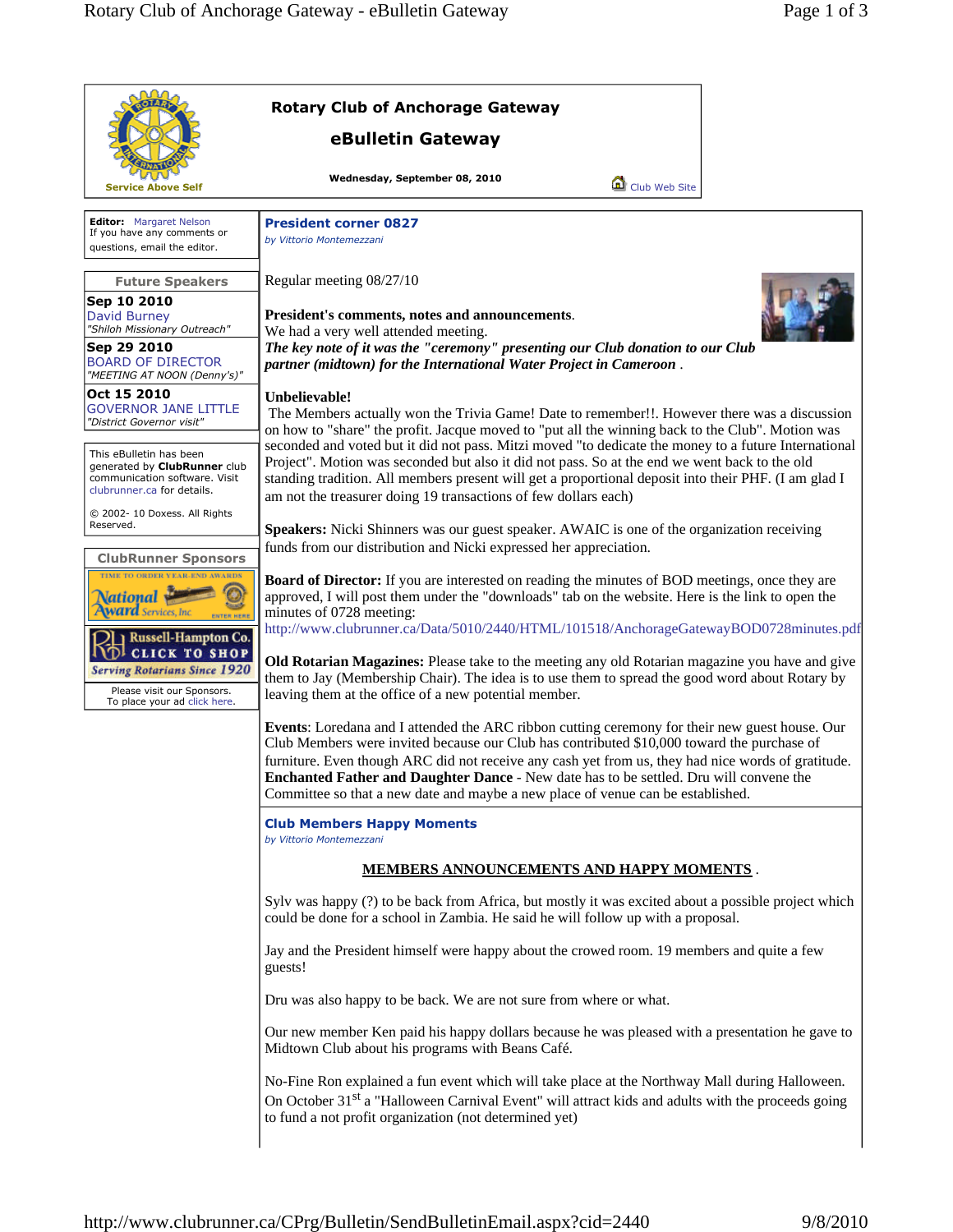|                                                                                                     | <b>BEST WISHES TO OUR MEMBERS:</b>                                                                           |
|-----------------------------------------------------------------------------------------------------|--------------------------------------------------------------------------------------------------------------|
| Birthday & Anniversary Report<br>Date Range: August 28 to September 3                               | Sort By: Member Name   Date                                                                                  |
| <b>Birthdays</b><br><b>Member Name</b><br>No member(s) have birthdays within this<br>range.         | <b>Birthday</b>                                                                                              |
| <b>Anniversaries</b><br><b>Member Name</b><br>No member(s) have anniversaries within this<br>range. | Anniversary / Spouse Name                                                                                    |
| <b>Club Anniversaries</b><br><b>Member Name</b><br>Fassett, Ronald                                  | Induction Date / Number of Years (Effective the day of<br>induction this year)<br>September 3 2004 (6 years) |
| 2009 - 2010 Club Attendance<br>by Vittorio Montemezzani                                             |                                                                                                              |
| <b>Below is our Club Attendance (as reported to the District) for</b>                               |                                                                                                              |
|                                                                                                     |                                                                                                              |
| the year 2009-2010.                                                                                 |                                                                                                              |
|                                                                                                     | Previous Year Attendance (7/2009 to 6/2010) Report Date: Aug 25 2010                                         |
| Attendance<br>Name                                                                                  |                                                                                                              |
| Belanger, Mary 40 / 48 - 83.33%                                                                     |                                                                                                              |
| Carey, Jay 43 / 48 - 89.58%                                                                         |                                                                                                              |
| Carey, Maver 12 / 31 - 38.71% (Joined Nov 6 2009)                                                   |                                                                                                              |
| Carey, Owen 32 / 48 - 66.67%                                                                        |                                                                                                              |
| Crockett, James 36 / 48 - 75%                                                                       |                                                                                                              |
| Di Cecco, Loredana 39 / 48 - 81.25%                                                                 |                                                                                                              |
| Evans, Barry 18 / 48 - 37.5%                                                                        |                                                                                                              |
| Evans, Jacqueline 48 / 48 - 100%                                                                    |                                                                                                              |
| Evans, Mayfield 5 / 48 - 10.42%                                                                     |                                                                                                              |
| Fassett, Ronald 40 / 48 - 83.33%                                                                    |                                                                                                              |
| Fowlis, Sylvanus 23 / 28 - 82.14% (Joined Dec 4 2009)                                               |                                                                                                              |
| Gilbert, Douglas 45 / 48 - 93.75%                                                                   |                                                                                                              |
|                                                                                                     |                                                                                                              |
| Hamilton, Drunell 31 / 48 - 64.58%                                                                  |                                                                                                              |
| Imig, Mari Jo 36 / 48 - 75%                                                                         |                                                                                                              |
| Juettner, Virginia 29 / 48 - 60.42%                                                                 |                                                                                                              |
| Kropke, Matthew 26 / 48 - 54.17%                                                                    |                                                                                                              |
|                                                                                                     |                                                                                                              |
| Kupers, Linda 32 / 42 - 76.19% (Joined Aug 21 2009)                                                 |                                                                                                              |
| Mathews, Dana 37 / 48 - 77.08%                                                                      |                                                                                                              |